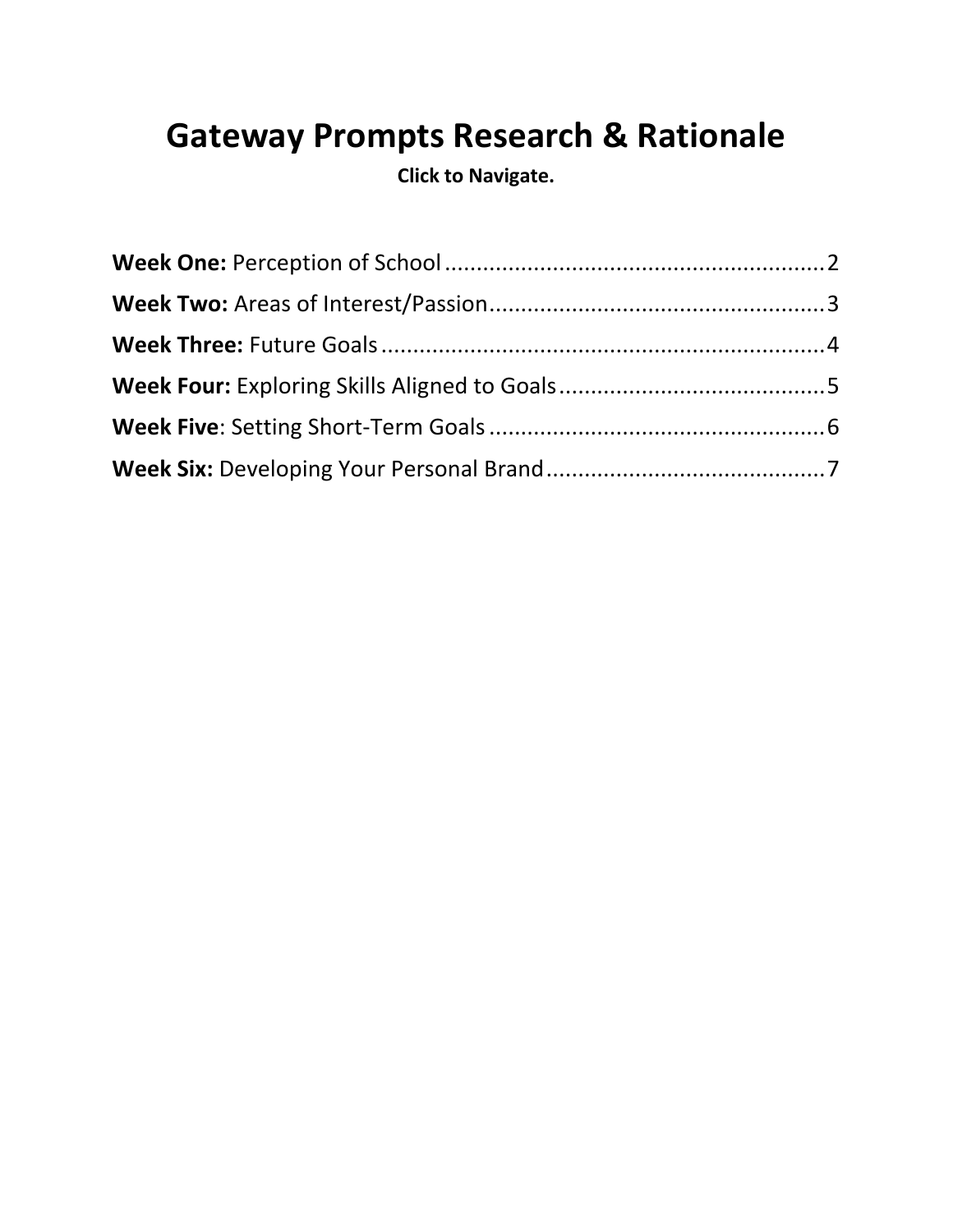### <span id="page-1-0"></span>Week One: Perception of School

#### **Research and Rationale**

Understanding how a student feels about school can shape the tone of future messages. If a student is struggling in school, you will probably offer different advice than you would to a student who is excelling. For example, if a student mentions school being difficult, you may want to think about how you can connect their interests and the effort they put into that interest, to school. Also, instead of focusing primarily on post-secondary education, you may want to talk about more immediate goals, like passing the 9<sup>th</sup> grade and even graduating high school.

If a student is excelling in school, you may want to talk about post-secondary education more frequently than graduating high school. After week 1, you'll get a sense for the type of student you're working with to determine if your messages should be longer and more detailed, or shorter and more to the point. This will also clue you in as to which direction the conversation will take.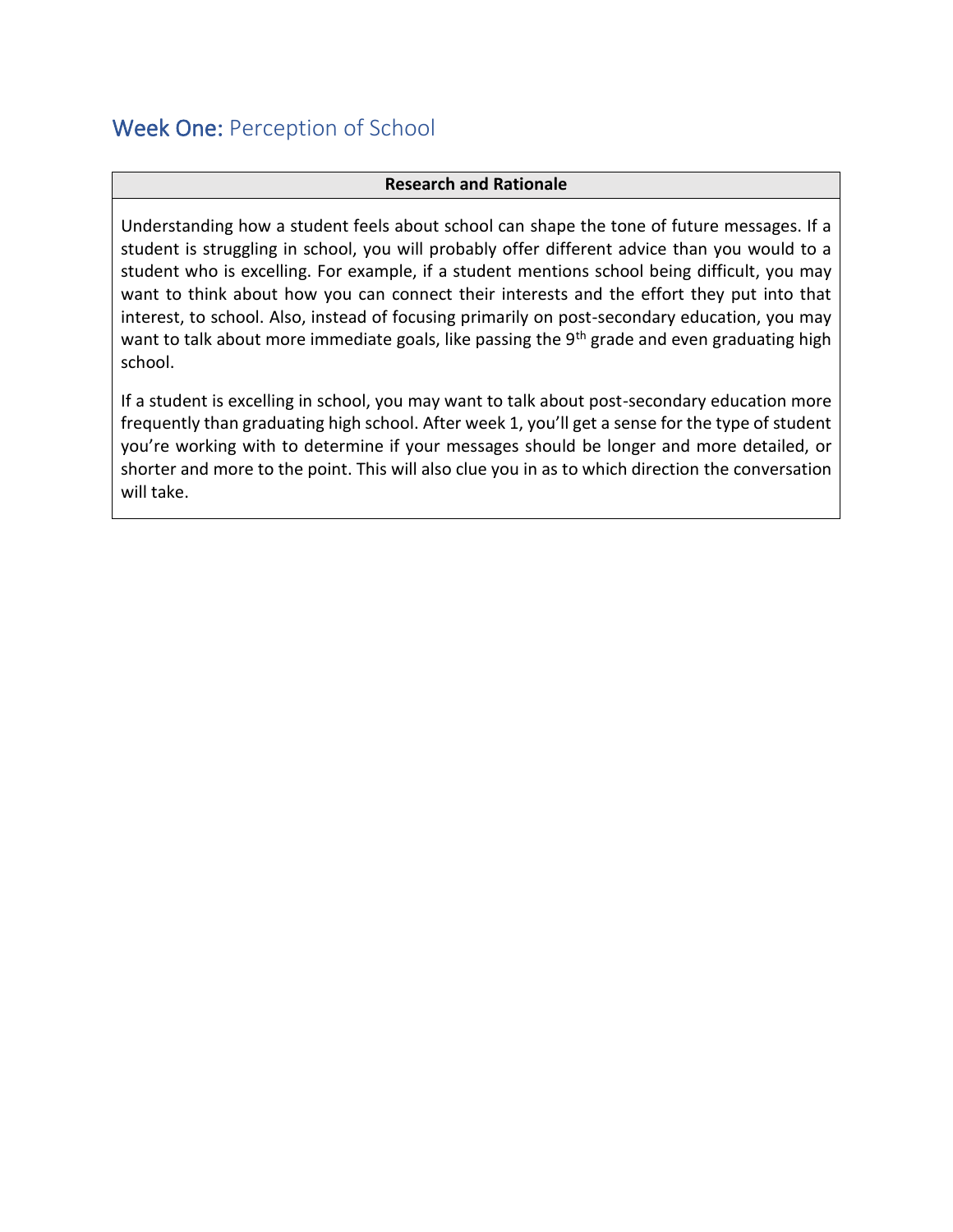### <span id="page-2-0"></span>Week Two: Areas of Interest/Passion

#### **Research and Rationale**

Research conducted at Search Institute has shown that when a young person has a deep interest or passion in their life (what Search Institute calls the young person's *spark)*, they are much more likely to succeed at school and much less likely to participate in risky behaviors such as using drugs or alcohol. Search Institute's national studies have shown that the most common sparks of teenagers today are sports, performing arts, and technology, but sparks also come in many other forms, like taking care of animals, reading, working, or improving the environment (Benson and Scales, 2009).

Knowing your student's interests is a great way to build a relationship and to acknowledge an area of their life in which they work hard and feel a sense of accomplishment. Knowing their spark could provide insight into their lives, and can give you a better idea of the person they are, or hope to become. In future message exchanges, their spark can be leveraged to connect school and their future goals.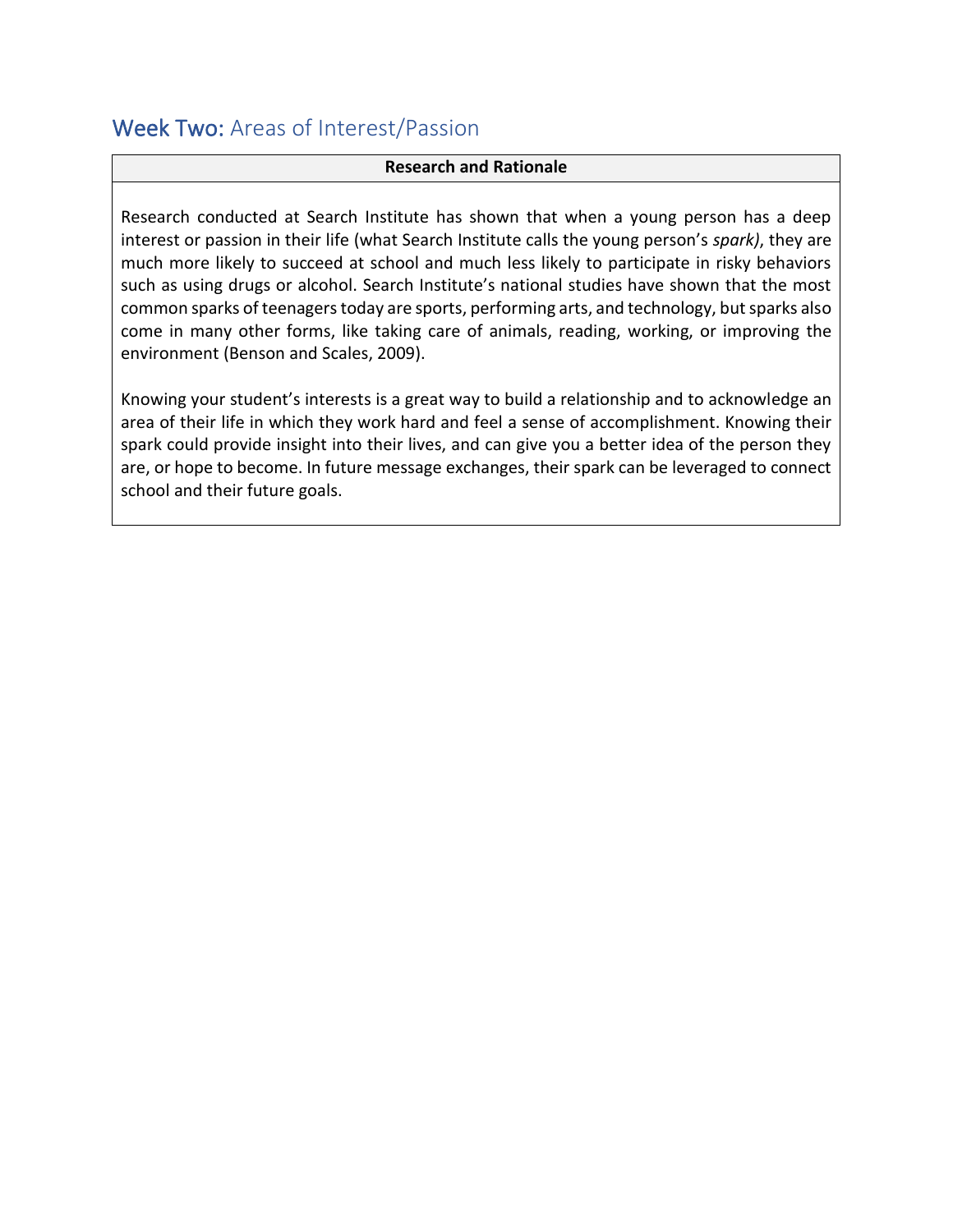### <span id="page-3-0"></span>Week Three: Future Goals

#### **Research and Rationale**

An extensive body of research shows that helping young people develop powerful visions of their possible future selves can enhance motivation, effort, and educational outcomes in the present (Oyserman, Terry, and Bybee, 2002; Oyserman, Bybee, and Terry, 2006; Dweck, Walton, Cohen, 2011). Studies also find, however, that while many teenagers today – more than in prior generations – have high goals for the future, they are often unclear about what they need to do to achieve those goals and passive about working hard in the present to achieve them (Schneider and Stevenson, 1999; Rosenbaum and Person, 2003; Damon, 2008). The good news is that other studies have shown that when people are helped to see how their present actions are likely to influence whether or not they achieve their goals (such as getting into a particular type of college or enjoying a relaxing retirement), it can produce significant and positive changes in behavior in the present (Oyserman, 2013). Other researchers have shown that it is especially important to help students who struggle in school understand how educational success will help them achieve their goals for the future – even if those goals don't seem closely connected to the work that students are doing in school at present (Dweck et al., 2011; Hulleman and Harackiewicz, 2009). While these are strong findings from extensive research, it is important to remember that they may not reflect your student's approach to future goals and objectives. Be attentive to what they say in responding to your questions this week so that you are providing feedback that will resonate with your student. This will also be the beginning of the discussion on how they will achieve their goals for the future.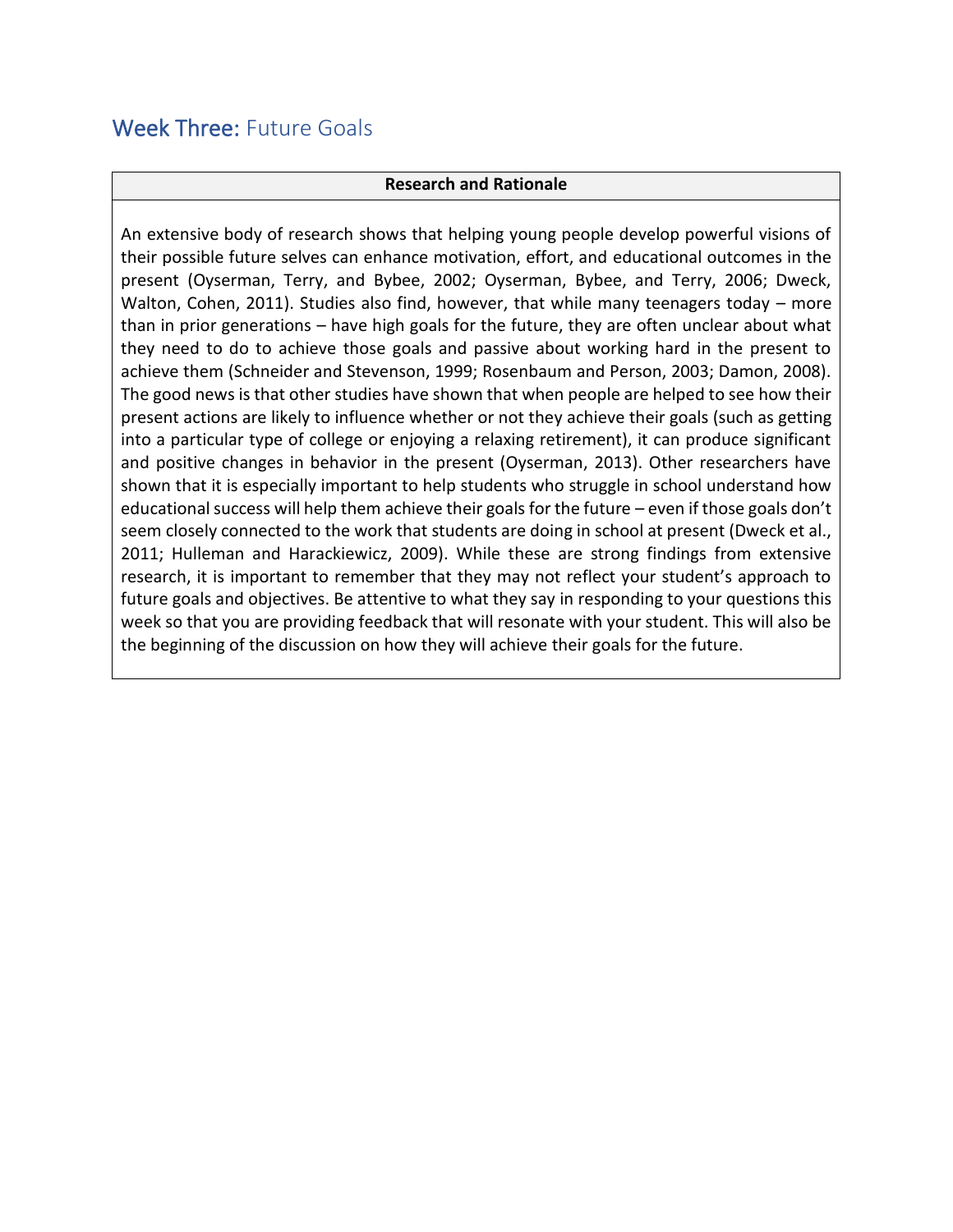### <span id="page-4-0"></span>Week Four: Exploring Skills Aligned to Goals

### **Research and Rationale**

In many American schools today, the emphasis is on mastery of the type of academic knowledge and skill that can be measured on a standardized achievement test. While those abilities are unquestionably important, a large body of research in economics and other disciplines is now demonstrating that what were once thought of as "soft skills" are essential for successin all aspects of life. For example, Nobel Laureate in economics James Heckman and his colleagues have demonstrated that character strengths such as perseverance, sociability, conscientiousness, and curiosity are as influential as IQ in determining performance not only in school but also in the labor market, health outcomes, and incarceration rates (Heckman and Kautz, 2012).

In this exchange you have the opportunity to convey the importance of character strengths to your student, which is a message they may not often receive. It will be particularly valuable for your student to hear from you about the ways that "soft skills" matter in the workplace.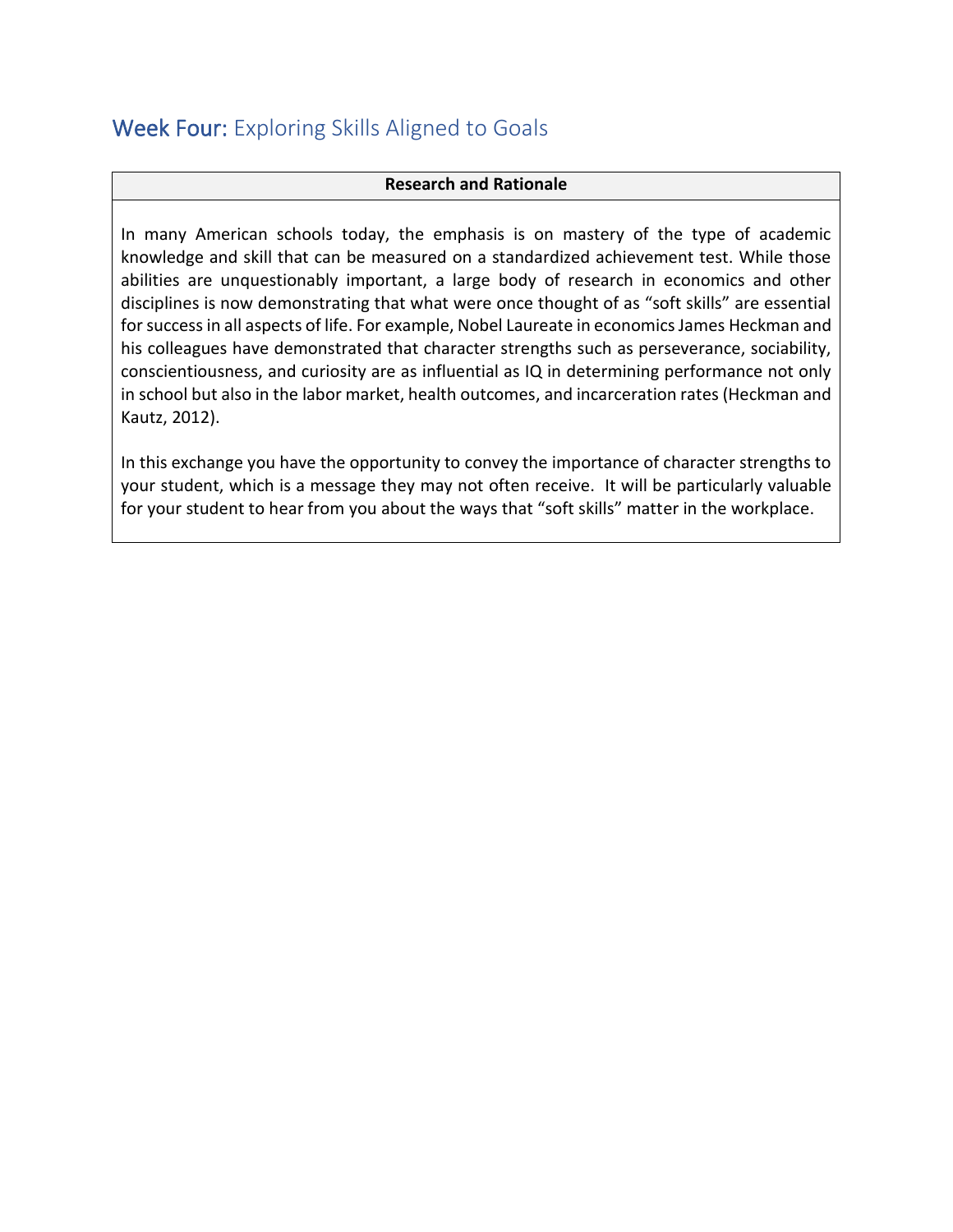### <span id="page-5-0"></span>Week Five: Setting Short-Term Goals

### **Research and Rationale**

During the second half of the program the students will be asked to think about how they can act now to achieve the future goals that they identified earlier. The process of identifying a short-term goal and the benefits of achieving that goal is part of a specific research methodology called WOOP. The letters in WOOP stand for Wish, Outcome, Obstacle and Plan.

- **W**ish: A wish or goal in your life that is challenging but possible within a span of time
- **O**utcome: The best thing that could come from fulfilling the wish or goal
- **O**bstacle: Something that holds you back from fulfilling the wish or goal
- **P**lan: A step you could take to remove or overcome the obstacle

WOOP was designed to help people achieve short-term goals that take weeks or months rather than days or years to complete. These goals can be the building blocks of success in school and in life. A variety of studies have found WOOP to be effective in enhancing student motivation and perseverance. Angela Duckworth and colleagues (2013) found that using WOOP significantly improved grades, attendance, and conduct in a group of fifth graders. In this week's prompt, the focus will be on the Wish and the Outcome.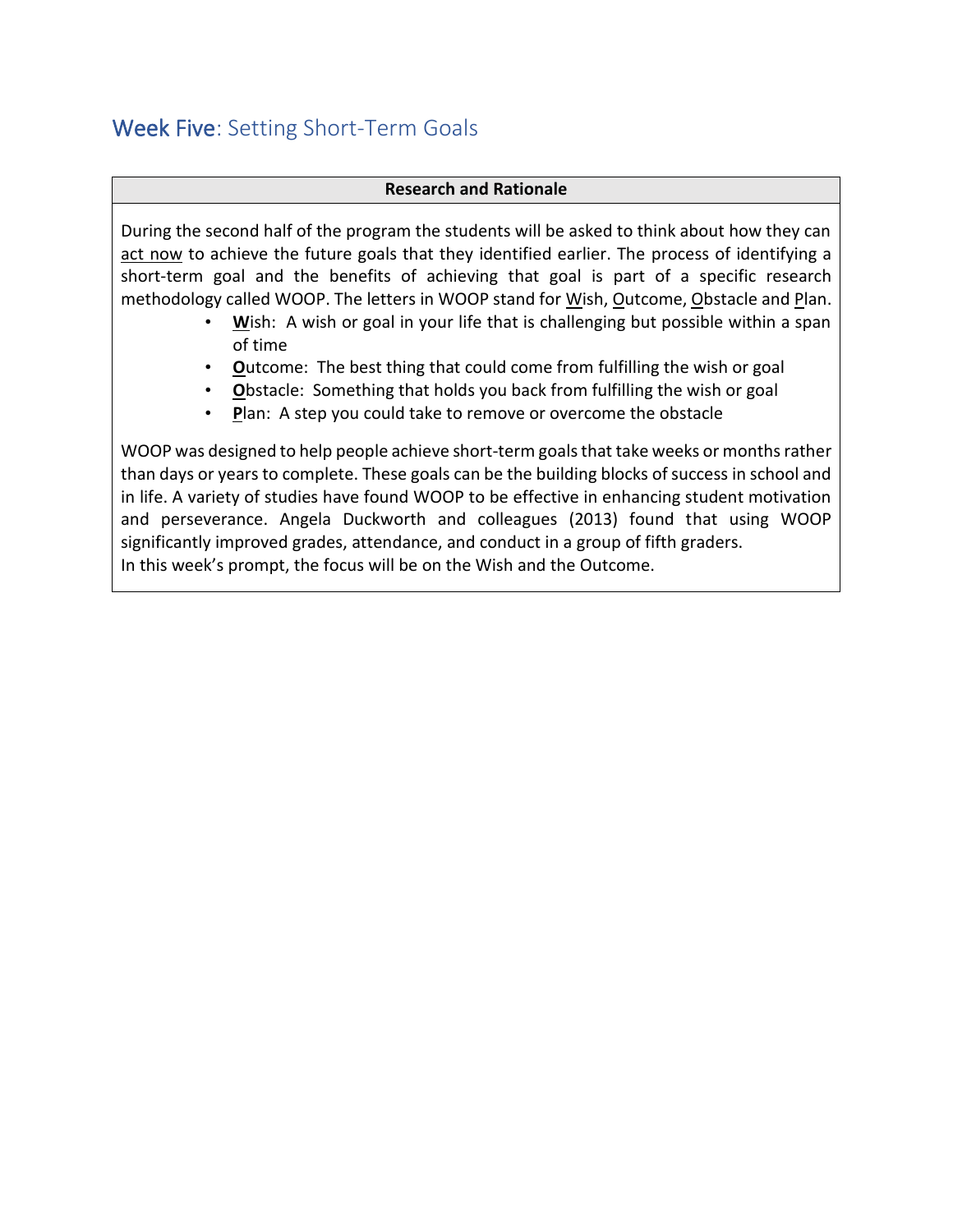## <span id="page-6-0"></span>Week Six: Developing Your Personal Brand

#### **Research & Rationale**

Personal Branding as a concept is credited to a 1997 article by business/organization guru Tom Peters. It is seen as a response to increased competition in the job market brought on by globalization and other tech factors. At the core of Personal Branding is the idea that workers can (1) distinguish themselves from others by offering a unique and valuable skillset and (2) market their skillset online, in person, on paper, etc. (Lair). Ultimately, the type and quality of service the worker can provide becomes their brand (Peters).

The concept of Personal Branding is not without criticism. For example, some academics believe the idea encourages employees to think of themselves only in terms of what monetary value they can bring to their employer (Lair). For our purposes, make sure students are identifying and celebrating the authentic skills and expertise they have and/or are developing, not just labeling themselves with skills they think are the most financially expedient.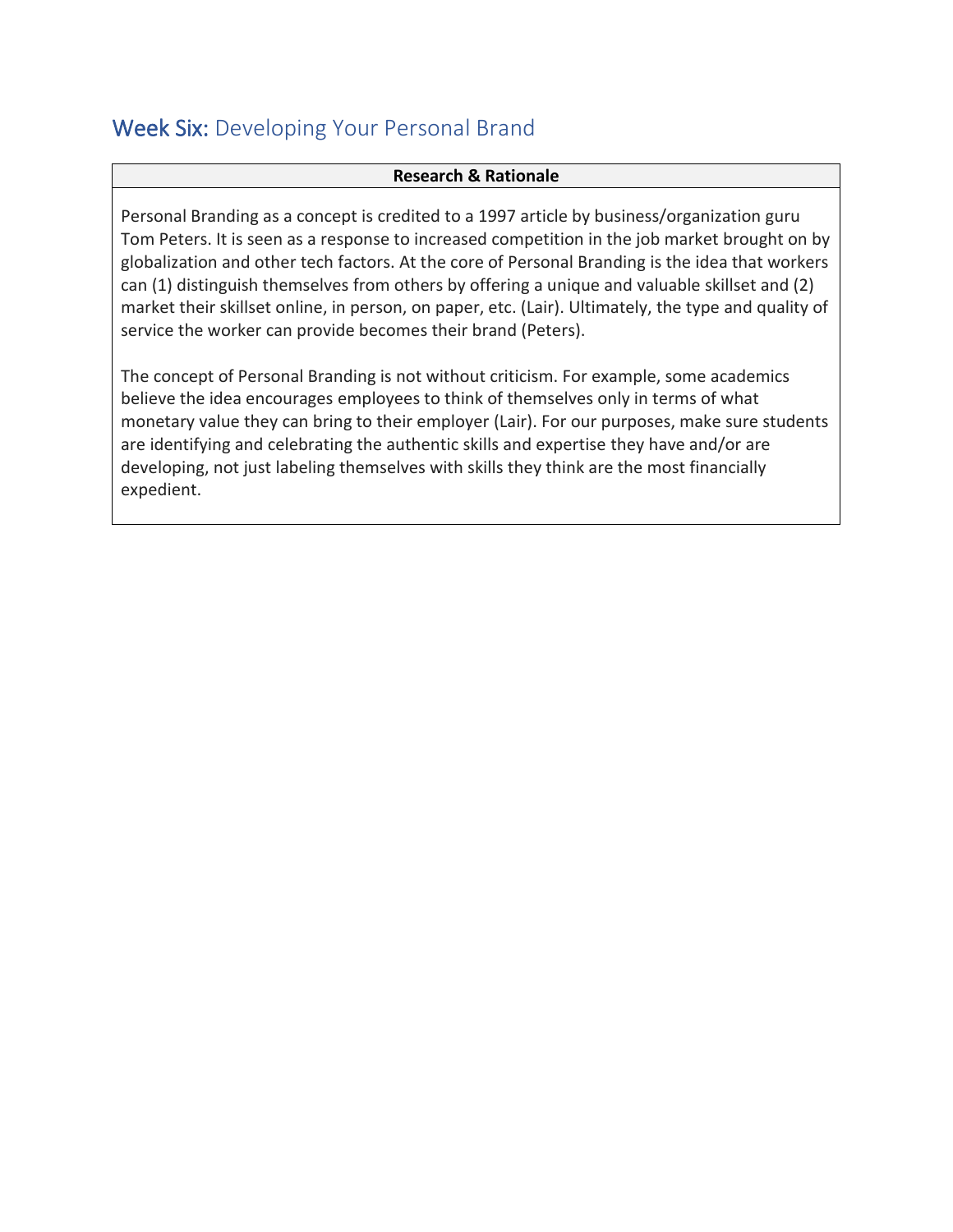#### **Research Citations**

- Ben-Eliyahu, A., Rhodes, J. E., & Scales, P. (2014). The interest-driven pursuits of 15 year olds: "Sparks" and their association with caring relationships and developmental outcomes. *Applied Developmental Science*, *18*(2), 76-89.
- Benson, P. L. (2008). *Sparks: How parents can help ignite the hidden strengths of teenagers.* San Francisco, CA: Jossey-Bass.
- Benson, P. L., & Scales, P. C. (2009). The definition and preliminary measurement of thriving in adolescence. Journal of Positive Psychology, 4, 85–104.
- Damon, W. (2008). *The path to purpose: Helping our children find their calling in life*. New York, NY: Free Press.
- Duckworth, A. L., Kirby, T. A., Gollwitzer, A., & Oettingen, G. (2013). From fantasy to action: Mental contrasting with implementation intentions (MCII) improves academic performance in children. *Social Psychological and Personality Science, 4*(6), 745–753.
- Dweck, C. S. (2015, September 23). Growth mindset, revisited. *Education Week*, 24.
- Dweck, C.S., Walton, G., & Cohen, G. (2011). Academic tenacity: Mindsets and skills that promote long-term learning. Paper prepared for the Gates Foundation.
- Heckman, J. J., & Kautz, T. (2012). Hard evidence on soft skills. *Labour Economics*, *19*(4), 451– 464.
- Hulleman, C. S., & Harackiewicz, J. M. (2009). Making education relevant: Increasing interest and performance in high school science classes. *Science, 326*, 1410–1412.
- Lair, Daniel et al. (2005). Marketization and the Recasting of the Professional Self. *Management Communication Quarterly*, 18(3), 307-343.
- Oyserman, D. (2013). Not just any path: Implication of identity-based motivation for disparities in school outcomes. *Economics of Education Review, 33*, 179–190.
- Oyserman, D., Terry, K., & Bybee, D. (2002). A possible selves intervention to enhance school involvement, Journal of Adolescence, 25(3), 313–326.

Oyserman, D., Bybee, D., & Terry, K. (2006). Possible selves and academic outcomes: How and